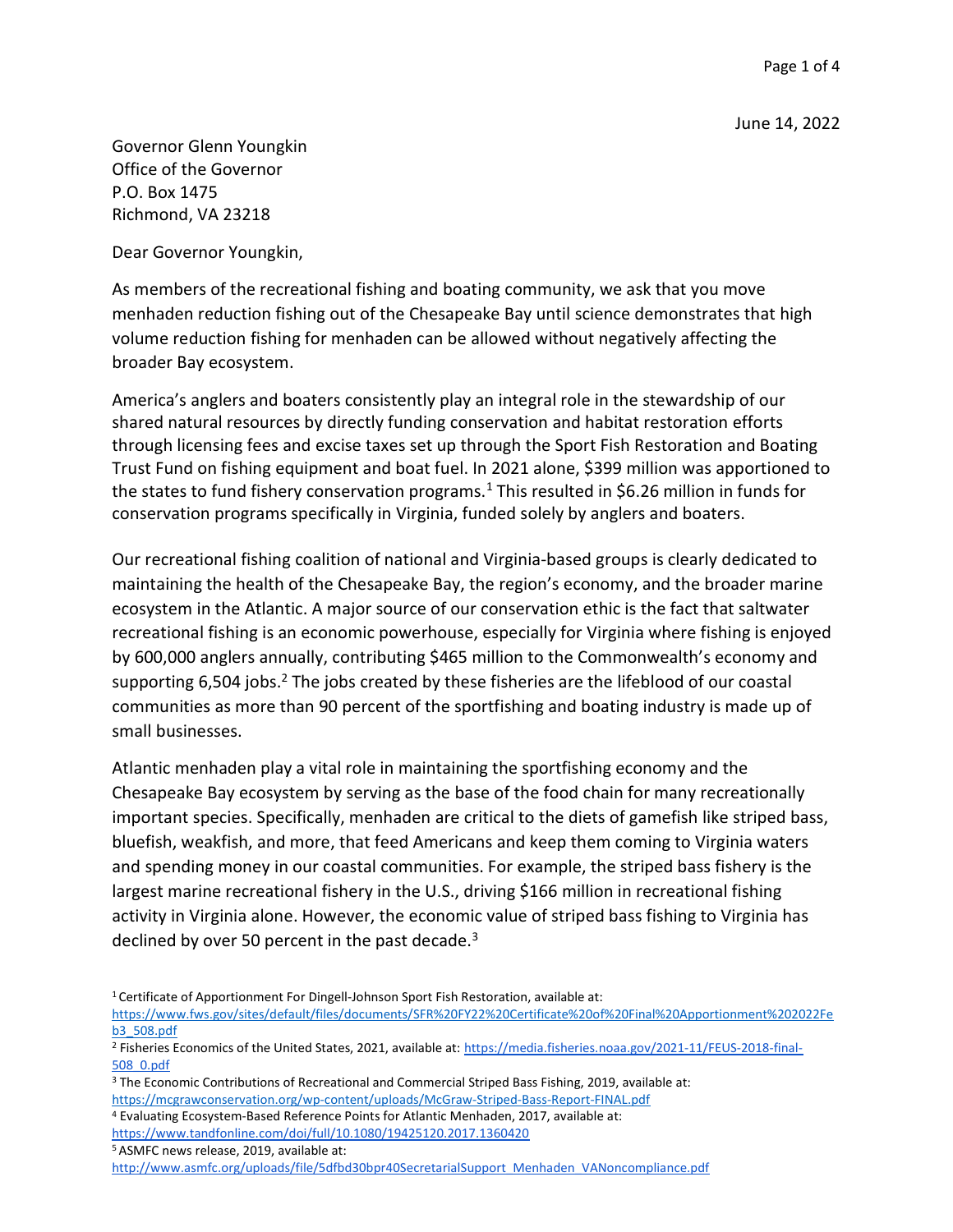Part of the decline in the striped bass population is explained by fishing mortality being too high, and in 2014 and 2020 our coalition supported significant reductions on the striped bass fishery to address that decline. However, according to a scientific model, menhaden reduction fishing also contributes to a nearly 30 percent decline in striped bass numbers coast wide.<sup>4</sup> The scientific linkage between menhaden as prey and striped bass as a main predator is undeniable. Therefore, the industrial menhaden fishery in the Chesapeake plays a role in the ability of striped bass to rebuild to healthy population levels. By removing more than 100 million pounds of menhaden every year from the Chesapeake Bay, the most important striped bass nursery on the East Coast, reduction fishing in Virginia is undermining the sportfishing economy and small businesses throughout the Commonwealth.

The detrimental impact of menhaden reduction fishing on the ecosystem is so pronounced that it is prohibited in every state along the East Coast except Virginia. However, each year, over 100 million pounds of menhaden are being removed from the Chesapeake Bay and "reduced" to fish meal and oil for pet food and salmon feed by a foreign-owned company—Cooke Inc. Locally known as Omega Protein, the corporation is exporting this keystone fish to other countries as a global commodity, despite repeated signs of the negative impact it is causing to the environment and other industries dependent on a healthy marine ecosystem. In fact, the Atlantic States Marine Fisheries Commission (ASMFC) found Virginia out of compliance with the Interstate Fishery Management Plan for Atlantic menhaden in 2019, after Omega Protein exceeded the Chesapeake Bay harvest cap by 33 million pounds.<sup>5</sup>

Over the past decade, recreational fishing and boating organizations, coastal businesses, and hundreds of thousands of individual anglers and conservationists have called on decisionmakers to leave enough menhaden in the water to feed the wildlife that support vibrant recreational fishing, boating and other industries that boost Virginia's coastal economy. Governor Youngkin, we urge you to use your authority to move menhaden reduction fishing out of the Bay until science demonstrates that menhaden fishing can be allowed without negatively affecting the broader Bay ecosystem. Importantly, you could put this stopgap in place and still allow Omega Protein to fish in Virginia's ocean waters.

Moving menhaden reduction fishing out of the Bay will help to protect the health of the ecosystem and help grow Virginia's outdoor recreational economy, which benefits all Virginians.

Thank you for your consideration.

Whit Fosburgh

President & CEO



Theodore Roosevelt Conservation Partnership

Glenn Hughes

President



American Sportfishing Association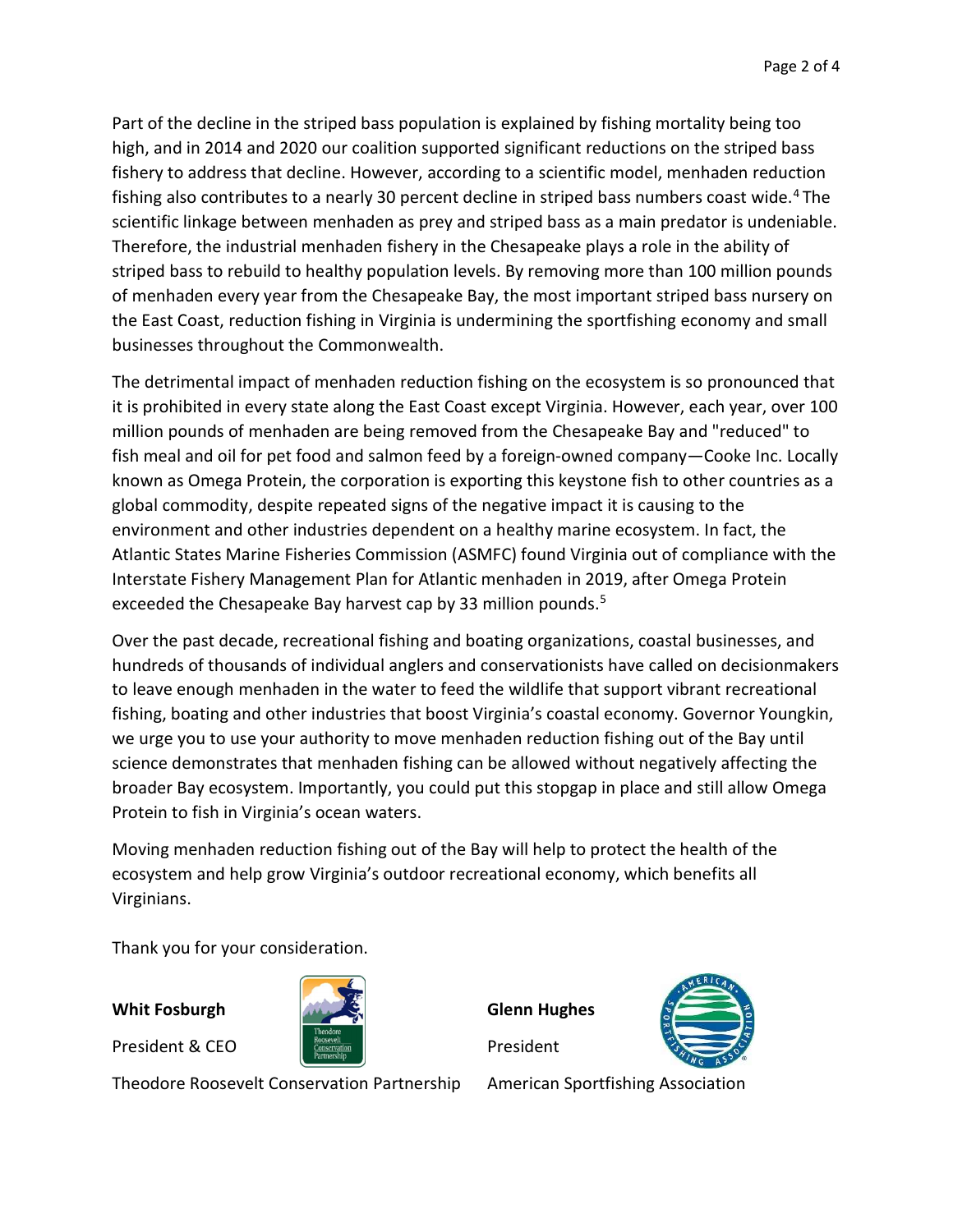# Frank Hugelmeyer



National Marine Manufacturers Association

#### Matt Gruhn

President

President



Marine Retailers Association of the Americas

Patrick Murray

President



Coastal Conservation Association

# Brett Fitzgerald

Executive Director

Angler Action Foundation

#### Jason Schratwieser

President



International Game Fish Association

# Virginia Angling Clubs

# Steve Atkinson

President



Virginia Saltwater Sportfishing Association

Jim McDuffie

President & CEO



# Greg Jacoski

Executive Director



Guy Harvey Ocean Foundation

Ellen Peel

President

The Billfish Foundation



# Jared Mott

Conservation Director

Izaak Walton League of America

Ernie Padgette

President



Virginia Division of the Izaak Walton League of America

#### Captain Mike Ostrander

President

Virginia Anglers Club